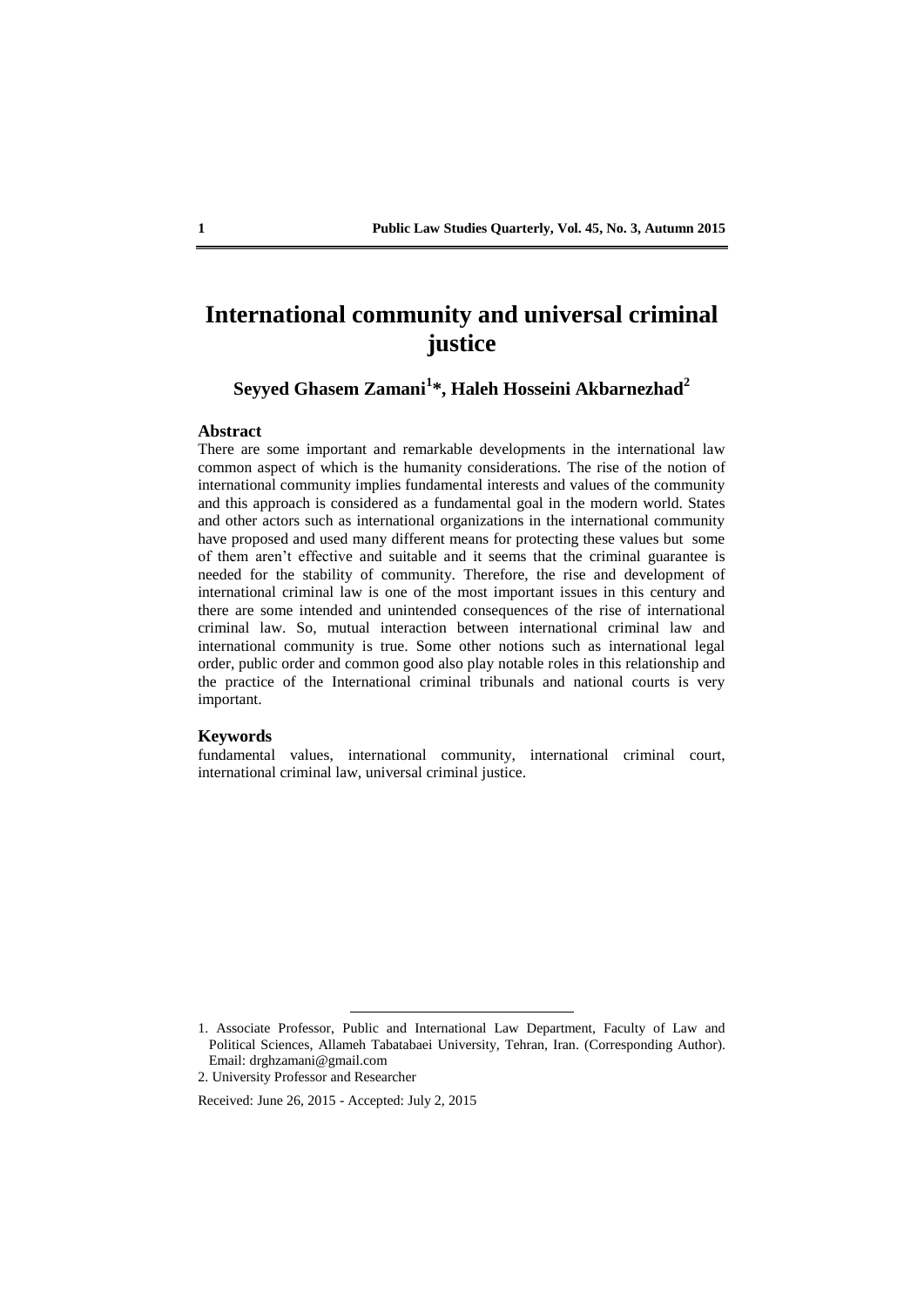# **Analysis of the role of executive bodies beyond the parliament-approved powers in the Islamic Republic of Iran and the principle of independence of powers**

## **Milad Ghotbi<sup>1</sup> \*, Tavakol Habibzadeh<sup>2</sup>**

### **Abstract**

Article 57 of the Constitution of the Islamic Republic of Iran recognized the independence of branches of government under the leader. The three branches must interact within the legislative, executive, and judicial competences maintaining their independence. In this regard, we are witness to the establishment of institutions such as the Council of the regulatory bodies whose membership included representatives of the three branches of the legislative and executive powers, violating their independence and accountability. The main question raised in this study, which applies a descriptive and analytical method, is whether the legal system of administrative institutions with independence of powers overlap or not? The Guardian Council by adopting the balance of Substantive jurisdiction index to invoke the principle of the independence of these institutions, the balance of power, considers these powers to be contrary to the basic principles, including Articles 57, 58 and 60 of the Constitution. But according to the principle of independence and Division of the tasks of system of power in Iran and the necessity of establishing constructive interaction of the powers with each other, the relationship between the balances seems to be necessary; therefore, utilizing political interaction in order to establish coordination between the branches of Government would be a suitable solution.

### **Keywords**

authority structure, councils beyond the powers, independence of powers, interaction of powers, substantive jurisdiction.

Received: March 16, 2015 - Accepted: July 5, 2015

<sup>1.</sup> MA in Public Law, Emam Sadegh University, Tehran, Iran. (Corresponding Author). Email: m.ghotbi110@gmail.com

<sup>2.</sup> Assistant Professor, Public Law Department, Faculty of Law, Emam Sadegh University, Tehran, Iran. Email: thabibzade@gmail.com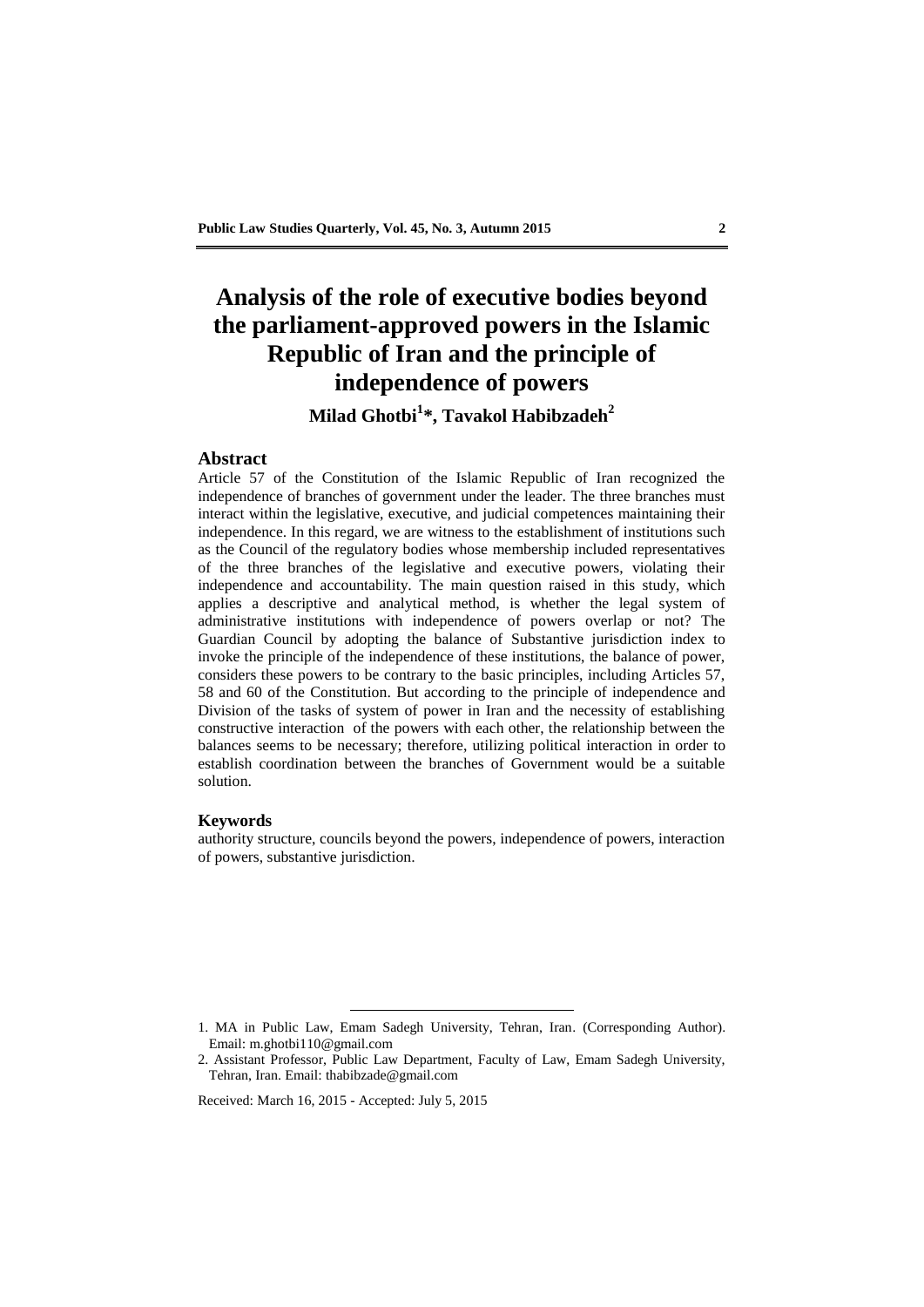# **An introduction to Koskenniemi's Regressive Analysis in the structural study of international law**

## **Abbas Ali Kadkhodaei 1 \*, Amir Abbas Amirshekari<sup>2</sup>**

## **Abstract**

The approach followed by Martti Koskenniemi particularly in his "From Apology to Utopia" is one example of ''regressive analysis''. This approach could also be labelled as ''deconstructive'. Koskenniemi does not use the very technical conceptual apparatus of structuralism, semiotics or deconstructive philosophy. He situates his approach within the broad framework of those fields only to highlight its holistic, formalistic and critical character. For him, expressing international legal arguments, doctrines and ''schools of thought'' are kinds of parole which refer back to an underlying set of assumptions, capable of being explicated as the langue or ''deep-structure'' of the law. A deconstruction of international legal argument will then inevitably relate the argument to a historically conditioned ''code''– or ''conceptual scheme''. Koskenniemi makes it explicit that hidden code bears a "critical potential".

#### **Keyword**

critical theory of international law, deconstruction, deep-structure, Martti Koskenniemi, regressive analysis.

<sup>1.</sup> Professor, Public and International Law Department, Faculty of Law and Political Sciences, University of Tehran, Tehran, Iran. (Corresponding Author). Email: kadkhoda@ut.ac.ir

<sup>2.</sup> PhD in International Law, Faculty of Law and Political Sciences, University of Tehran, Tehran, Iran.

Received: December 11, 2011 - Accepted: April 25, 2015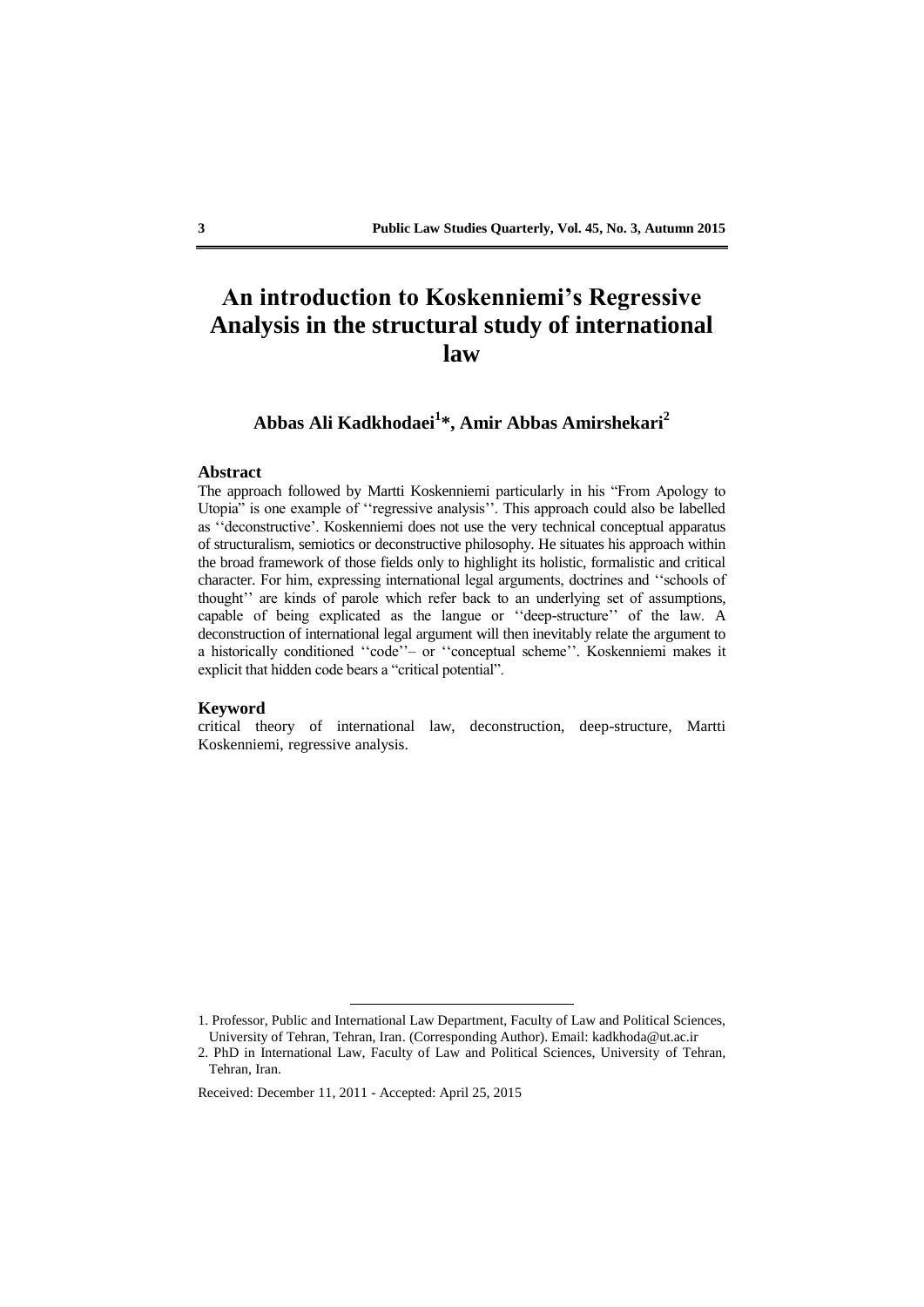# **Scope of compatibility of the Iranian Law-Maker's approach with the unified provisions against corruption in Merida convention**

## **Mahmoud Jalali<sup>1</sup> , Vahid Ghasemi<sup>2</sup>**

### **Abstract**

Due to the phenomenon of globalization and its consequences, new opportunities have been created for the offenders and new forms of crime have been emerged which, in turn are considered as threats to peace, security, stability, sustainable development of human society and the rule of law. Also, increasing regional co-operations among states and companies and other institutions, are making crimes and their effects transnational, particularly in organized and economic crimes. For this reason, the international society and its various institutions, feeling insecure, have reacted in different ways. An international approach has been taken towards national crimes. National crimes, gradually and in an increasing manner, are becoming international crimes whose control requires international cooperation. In this line of argument, and considering the common approach taken by international community, the subject of combating corruption considered as international responsibility, came into the agenda of the United Nations in 1975 when the General Assembly adopted a resolution on the subject. Finally, the issue of adoption of an independent binding convention against corruption was raised in 2000 in the GA Resolution 55.61. As the first steps, an expert committee and a secretariat and office of crime prevention and control of narcotic drugs, were established at the UN Organization which in turn led to the adoption in 31 October 2003 by the UN of the Convention against Corruption (Merida). The Convention was signed by the Islamic Republic of Iran on 10 November, 2003 and in October 2005 a bill on the accession of the country to the Convention submitted to the Iranian Parliament, Majlis. Due to the objections raised by the Guardianship Council, its final ratification was done by the Expediency Council in accordance with Principle 112 of the Constitution on 23 September 2008. Now, taking into account the Iranian membership of the Convention, a comparative analysis of the obligations arising from the Convention with those of the Iranian criminal system, seems necessary. Although there is no fundamental conflict between the Iranian and the Convention provisions and since Iran is obliged to comply with the objectives of the Convention, some amendments to the national laws are required.

#### **Keywords**

convention against corruption, International Criminal Law, Iranian Legal System, United Nations.

<sup>1.</sup> Associate Professor, Law Department, University of Isfahan, Isfahan, Iran (Corresponding Author). Email: m.jalali@ase.ui.ac.ir

<sup>2.</sup> LLM in Criminal Law and Criminology, Iran. Email: vahidghasemi529@yahoo.com

Received: December 23, 2013 - Accepted: August 26, 2015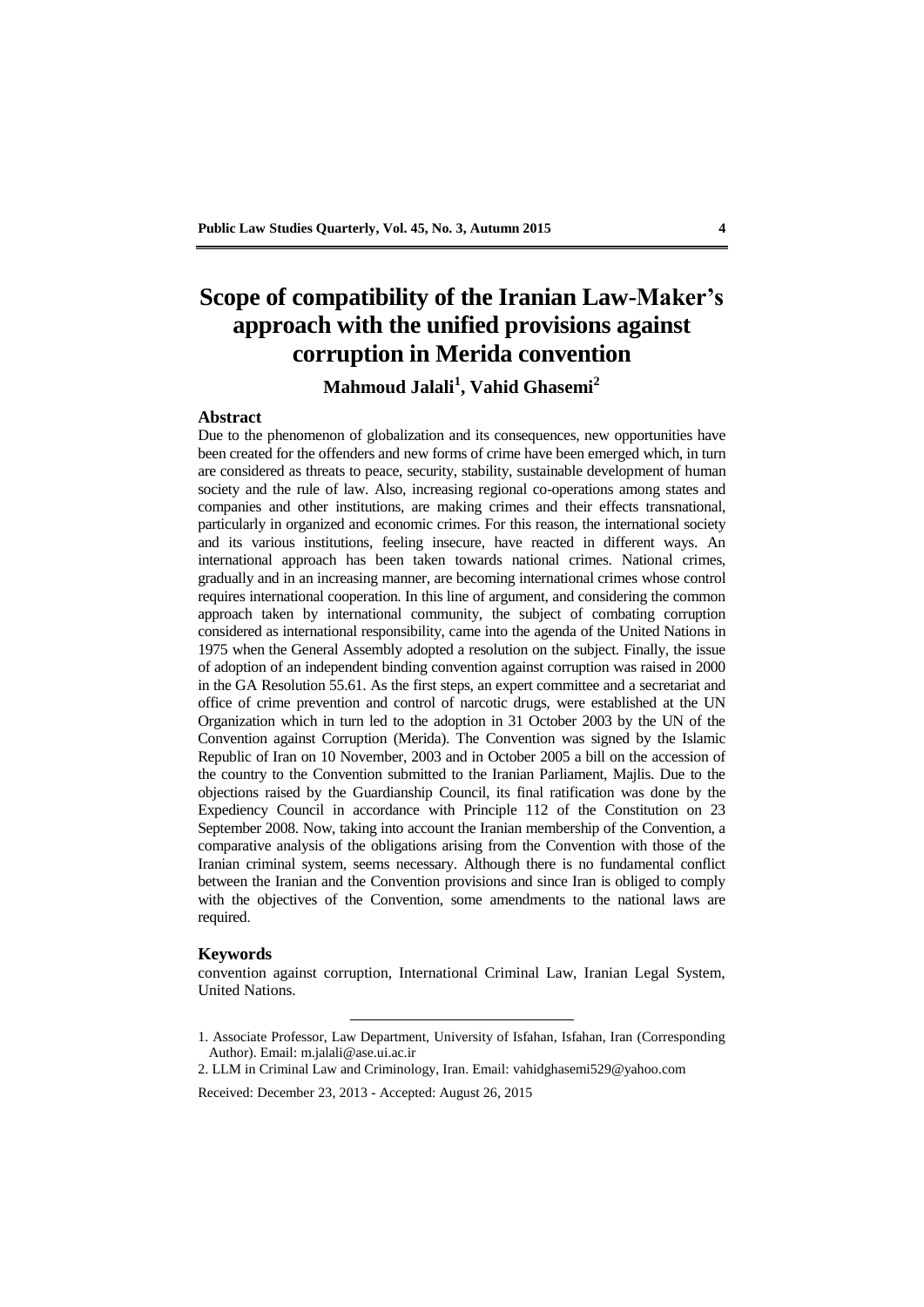# **Functions of the council institution in the Islamic Republic of Iran's legal system**

# **Firouz Aslani<sup>1</sup> , Ali Sohrablu<sup>2</sup> \***

### **Abstract**

The council institution was established in various structures of the three branches of Iran's constitution and specific institutions such as the National Security Council and the Expediency Council. This shows the high importance of this institution for the legislative power. In discussion of the council's functions, it is understood that this institution cannot be limited to one function (regulatory or advisory). Council has all legislative, regulatory and advisory functions in the legal system of the Islamic Republic of Iran regarding its situations. So in this paper, to prove the mixed function of council institution, after defining the council concept, its legislative, regulatory and advisory functions are examined in laws and regulations and Islamic Republic of Iran.

### **Keywords**

consultation, council, function, legislation, supervision.

Received: March 11, 2015 - Accepted: June 22, 2015

<sup>1.</sup> Assistant Professor, Public and International Law Department, Faculty of Law and Political Sciences, University of Tehran, Tehran, Iran. Email: Aslanif@ut.ac.ir

<sup>2.</sup> Graduate Student of Public Law, Faculty of Law and Political Sciences, University Of Tehran, Tehran, Iran. (Corresponding Author). Email: Asohrablu@yahoo.com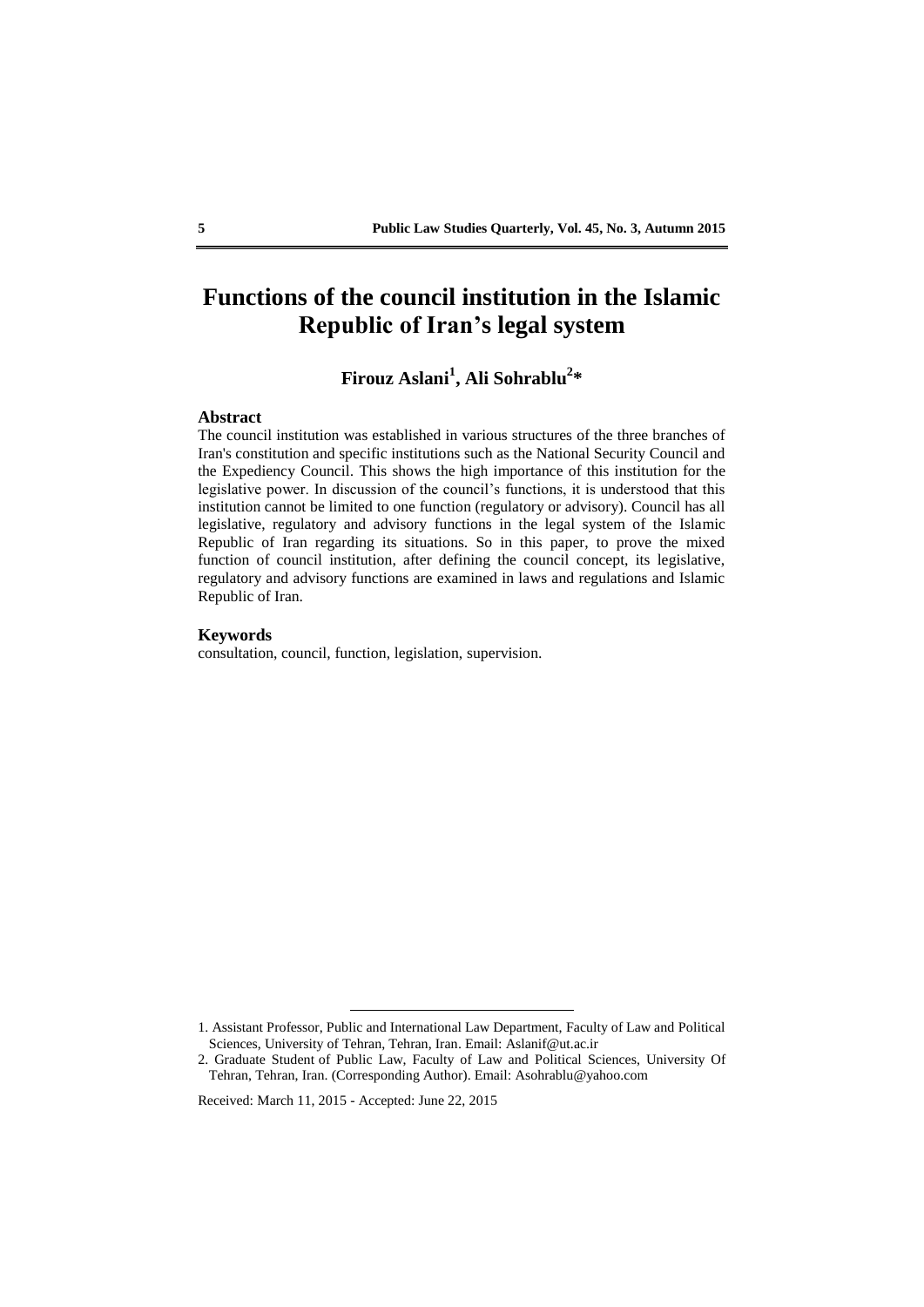# **The 2013 Arms Trade Treaty and its verification methods**

# **Reza Najafi<sup>1</sup>**

## **Abstract**

The 2013 Arms Trade Treaty, in the light of development in states' responsibilities, human rights law and humanitarian law, is the result of international efforts for regulating conventional arms trade in the form of a legally binding treaty which after the failure of the 2012 and 2013 diplomatic conferences and finally by a General Assembly decision turned into a treaty. One of the most important elements of arms treaties is the verification methods for compliance of the states parties to their obligations. The aim of the present article, while reviewing the process of the conclusion of the Arms Trade Treaty, is to answer this question: are there proper methods to verify the compliance of the states parties with the 2013 Arms Trade Treaty provisions?

### **Keywords**

Arms Trade Treaty, conventional arms, humanitarian law, human rights, reporting, verification.

1. PhD, Iran's Ambassador and Permanent Envoy to the International Atomic Energy Agency (IAEA). Email: r.najafi@pmiran.at

Received: May 23, 2013 - Accepted: July 25, 2015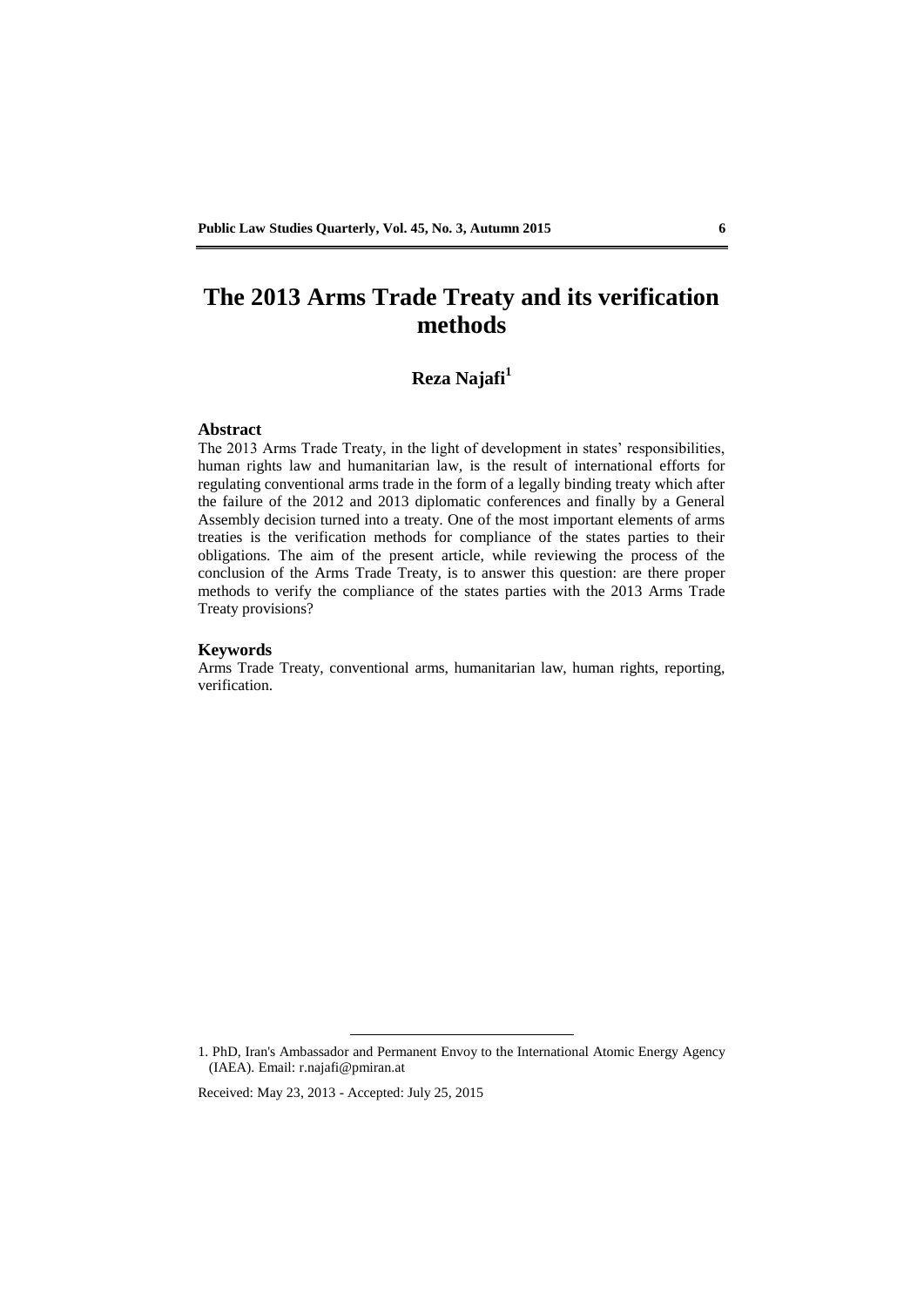# **Theoretical aspects and objective traces and impacts of natural law in human rights instruments and judgments Mohammad Javad Javid<sup>1</sup> , Morteza Rostami<sup>2</sup> \***

### **Abstract**

As the most substantive and fundamental rights of individuals, natural rights are of an ancient history and are not surrounded by a particular school of thought. Natural law has been founded on nature and reason of human beings; of and from which no legal system can be independent and indifferent. Meanwhile, it has always been controversial whether contemporary human rights are also rooted in natural law. This paper seeks to examine the claims of proponents of natural rights. Once it explains the major instances of natural rights, it theoretically analyzes the possibility and impact of such rights on human rights in general, and highlights the objective traces and impacts of natural rights in the Universal Declaration of Human Rights, the UN Charter of Human Rights and the human rights judgments issued by the International Court of Justice.

#### **Keywords**

judgments of the International court of justice, natural rights, human rights, UN charter of human rights, universal declaration of human rights.

<sup>1.</sup> Associate Professor, Faculty of Law and Political Sciences, University of Tehran, Tehran, Iran.

<sup>2.</sup> PhD Student of Public Law, University of Tehran, Tehran, Iran (Corresponding Author). Email: rostami300@ut.ac.ir

Received: January 10, 2015 - Accepted: April 11, 2015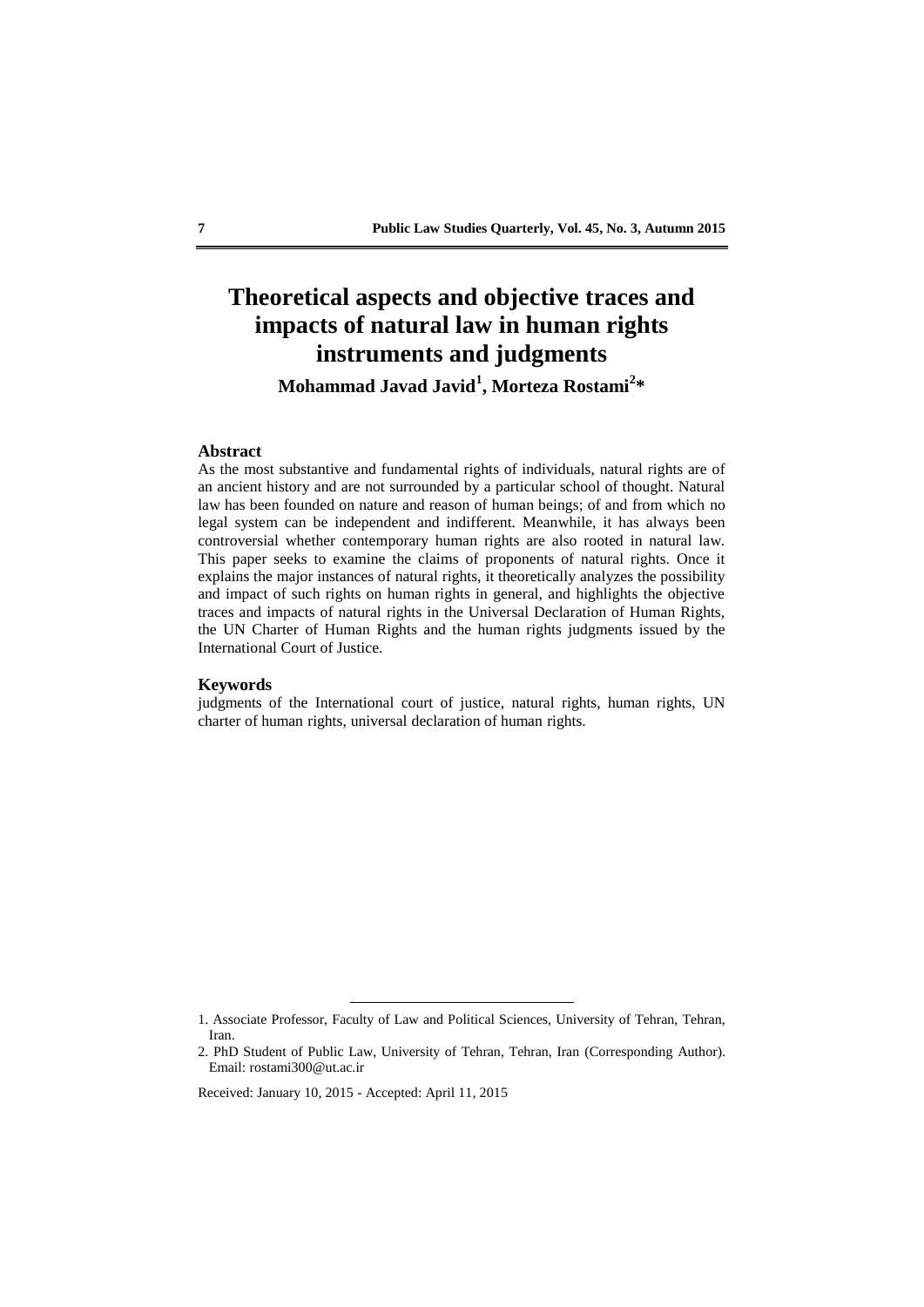# **The role of international court of justice in dispute settlement of international organizations**

# **Amir Maghami1\* , Sara Ansari<sup>2</sup>**

### **Abstract**

Development of number and role of international organizations in international relations has led to development of legal system governing them. This development required evolution of legal methods of dispute settlement. This paper deals with the role and precedent of international court of justice in dispute settlement of international organizations. It shows that, despite legal restrictions, advisory opinions play a special role in dispute settlement and development of legal system; contentious procedures, moreover, despite the explicit prohibition of the statute, have capacities for this purpose. However, modification of the statute and interpolation of jurisdiction for organizations disputes is imperative.

#### **Keywords**

international court of justice, international organizations, settlement of international disputes, statute of the court, United Nations Charter.

<sup>1.</sup> Assistant Professor, Faculty of Law and Theology, University of Shahid Ashrafi Esfahani, Isfahan, Iran. (Corresponding Author). Email: amir.maghami@live.com

<sup>2.</sup> MSc, University of Shahid Ashrafi Esfahani, Isfahan, Iran.

Received: July 7, 2015 - Accepted: August 12, 2015